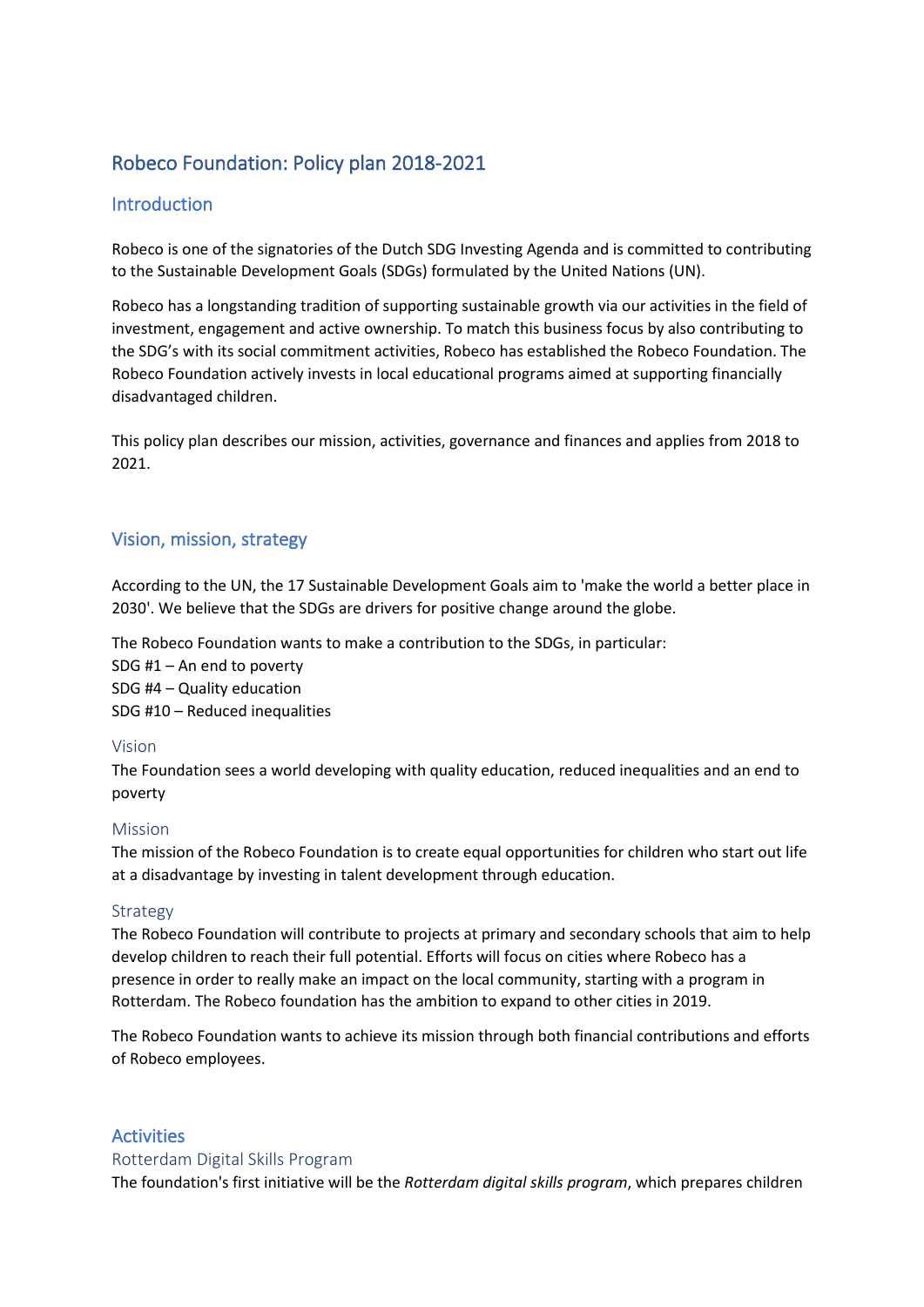for a society based on online knowledge-sharing and networking. All activities and projects aimed at promoting equal opportunities for underprivileged children and linked to the digitization theme may be eligible for funding. The initiatives funded by the Robeco Foundation will support the regular school curriculum.

We run this program in consultation with the municipality of Rotterdam to ensure that this focus of our attention would meet a real need and to benefit from their expertise.

Digital skills are essential to fully participate in society today. To develop these skills, young children are dependent on their parents' willingness and financial capacity to support them. On top of this, schools often do not have the proper resources to help kids reach their full potential in this area. This is where the Robeco Foundation's first program, the Rotterdam digital skills program that is about to be launched, originated.

The program will offer support to primary and secondary schools in Rotterdam for activities aimed at improving the digital skills of financially disadvantaged children. Support from the Robeco Foundation may take the form of proving hardware (e.g., iPads) or software (e.g., online courses) or the financial means to enable the schools to purchase the tools for this purpose. We will also engage our own employees to give guest lectures or conduct school visits to our company's head office. Different schools have different needs, so we aim to offer solutions that are tailored to the specific needs of schools applying for project support.

Schools can submit a request for a donation to the Robeco Foundation. The request needs to include a description of how this contributes to the mission of the foundation. A donation will be granted if the majority of the board members approves. The board will annual report on the donations granted.

#### Other Programs

The Robeco Foundation has the ambition to expand her activities to other cities where Robeco has a presence in 2019. We will set up international programs, in cooperation with local Robeco colleagues, which will be tailored to local needs that are in line with the mission and strategy of the Robeco Foundation.

# **Organization**

| Name                                      | Robeco Foundation                             |
|-------------------------------------------|-----------------------------------------------|
| <b>Adress</b>                             | Weena 850, 3014 DA Rotterdam, The Netherlands |
| Email                                     | robecofoundation@robeco.nl                    |
| Chamber of Commerce (KvK) number 71779663 |                                               |
| Tax identification number                 | 858846032                                     |

The Robeco Foundation is a non-profit organization.

#### Governance

| Chair:     | <b>Victor Verberk</b>  |
|------------|------------------------|
| Treasurer: | Jochem Gottmers        |
| Secretary: | <b>Michiel Prinsze</b> |